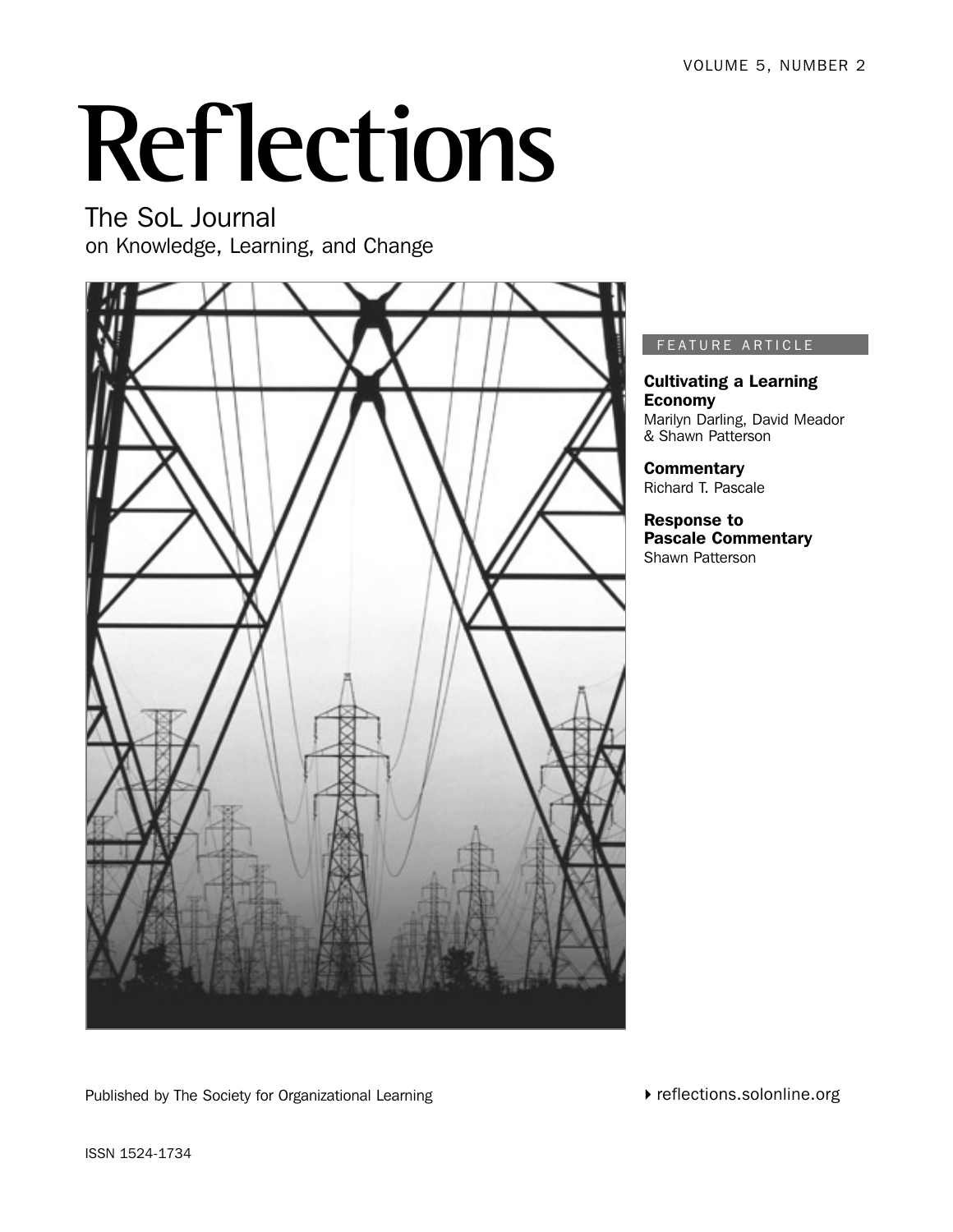VOLUME 5, NUMBER 2

## **Reflections**

The SoL Journal on Knowledge, Learning, and Change

Published by The Society for Organizational Learning

 $\blacktriangleright$  reflections.solonline.org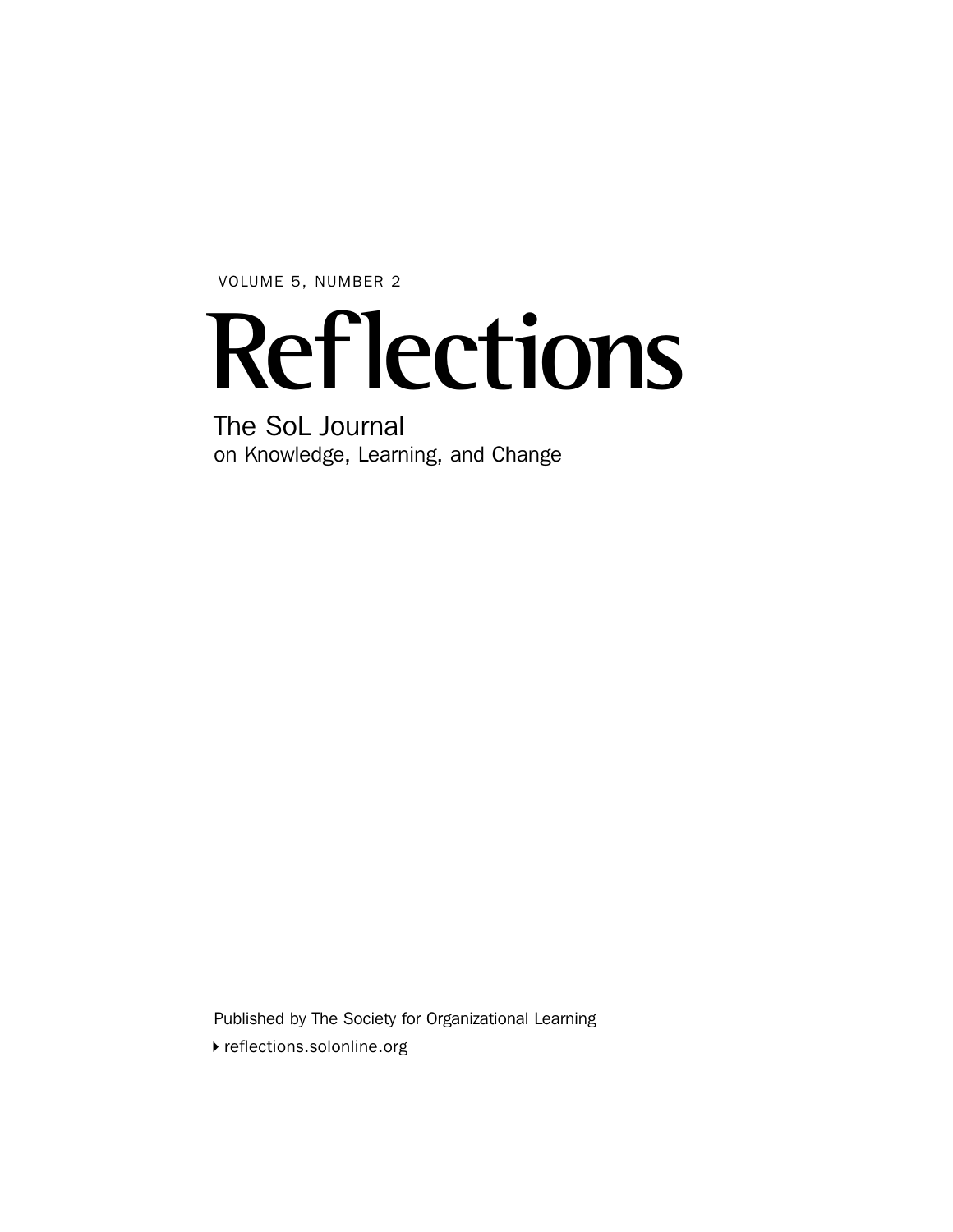## Cultivating a Learning Economy After Action Reviews Generate Ongoing Value for DTE Energy

By Marilyn Darling, David Meador & Shawn Patterson



Marilyn Darling



David Meador



Shawn Patterson

Crisis often tests the connection between what we say we believe and what we actually do. In August 2003, a massive failure of the North American electricity distribution system left 50 million residents of the United States and Canada without power for as many as two days. For DTE Energy, an active, longtime member of the SoL community, efforts to embed "learning while doing" as a daily

business practice, and years of implementing a bottom-up approach to change, paid off during and after the blackout. The organization's response to this emergency is a telling example of how DTE employees at all levels are "walking the talk" – bringing collective intelligence to sometimes uncomfortable realities.

*— Paul M. Cohen, Senior Editor*

**W** ithin minutes after the lights went out on August 14 of this year, everyone at DTE Energy, the parent company of Detroit Edison, knew that something big was happening. As calls started coming in to the executive suite from around the region, CEO Tony Earley recalls:

I had a sinking feeling in the pit of my stomach. There was no reason why all of those areas would be out simultaneously on a perfectly clear day.... It was an event that you study in this industry, you have procedures for – but you never think you're going to use them.

In those few moments, the power grid had failed for 50 million Americans and Canadians. But for DTE, what was interesting about the blackout of 2003 was not its uniqueness – quite the contrary. It's hard to learn anything useful from an event that is seen as a complete anomaly. However, managers up and down the line at DTE had developed a learning habit that helped them view the blackout not as a freak occurrence, but rather as an extreme test of the company's capacity to respond to emergencies. Earley describes walking around emergency headquarters later that night:

I must have seen at least five, maybe ten, people holding pads with the heading "AAR Observations" on them. Right in the middle of the crisis, without any prompting. People just assumed there was going to be an AAR. It was great to see.

Earley is referring to the After Action Review, a tool, borrowed from the U.S. Army, that has helped accelerate learning at DTE and several other large companies (see sidebar, "Learning from Experience"). The practice enabled people to ask themselves, even as they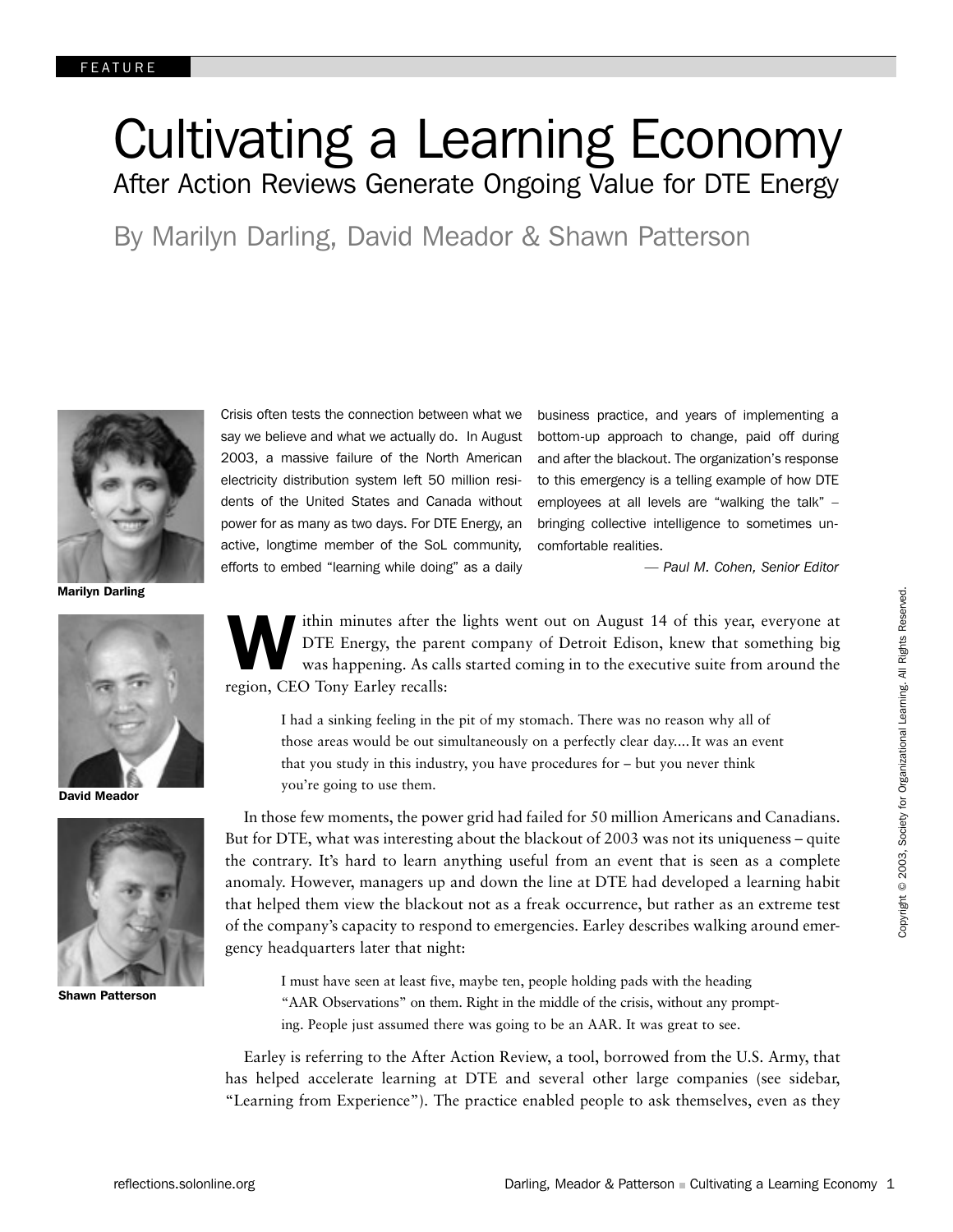worked to restore power as quickly as possible, how they could respond more effectively to such situations in the future.

Within 24 hours of the blackout, Ron May, senior vice president of distribution and operations, called for a series of After Action Reviews to assess how well DTE had managed excess capacity to restore service, deployed personnel, communicated with the public, and met basic infrastructure needs. Such reviews have become standard practice during emergency responses at DTE, explains Jim Stephanoff, manager of emergency preparedness and response:

People write things down as they occur – the good and the bad – instead of waiting until it's all over. It gives us a running start on reviewing our performance. What was different from past experiences was how cross-functional our response was to the blackout. We had to bring in linemen from other states to get the power back up quickly. We must have had 120 people show up at our emergency headquarters, and it wasn't clear to people what they should do next. What we learned from the blackout was that we need a full, cross-functional training exercise to prepare for such large-scale emergencies in the future.

The story of how AARs spread throughout the company offers important lessons to those seeking to cultivate grassroots learning and change. It's not a tale of calculated initiatives or massive rollouts. Each of the authors was involved in different ways, along with many others, in promoting AARs and other learning practices in DTE.<sup>1</sup> Early on, our efforts were met with doubt or indifference by many in the organization; four years later, AARs have taken root. To describe how this transformation unfolded, we'll outline our early attempts to institutionalize the practice, the unexpected ways that reality intruded on our plans, the role of senior executives, and the results that emerged. We will conclude by identifying some organizational levers that we believe can accelerate learning and change.

## Learning from Experience

Over 20 years ago, the U.S. Army created the After Action Review as part of a redesign of its training strategy. AARs allow units, from combat platoons up, to adjust their actions on a daily basis, and determine whether each adjustment is getting the intended results.

"After Action Review" is something of a misnomer. Unlike traditional reviews, which are typically done after an event (usually a failed event and usually for the benefit of others), AARs occur throughout the life of a project, focus on ongoing actions, and produce an action plan that the participants themselves can use. Though led by a trained facilitator or the commanding officer, these sessions do not recognize rank. A cultural norm – established over the two decades of the practice and reinforced by a set of ground rules that are repeated at the beginning of every AAR – fosters a safe environment in which participants of any rank can offer candid observations. As practiced by the Army, an AAR typically

- reviews what the unit intended to accomplish,
- establishes the "ground truth" of what actually happened,
- considers what might have caused events to occur as they did,
- allows the unit to articulate lessons to take away, and
- establishes plans and expectations for the next day's engagement.

AARs took hold as a frontline practice, rather than just a training exercise, during the 1991 Gulf War: Army units saw them as the best way to save lives and accomplish their missions. Since then, AARs have gained currency within a range of companies, including Shell, Harley-Davidson, Disney, J.M. Huber, and Fidelity Investments.<sup>2</sup>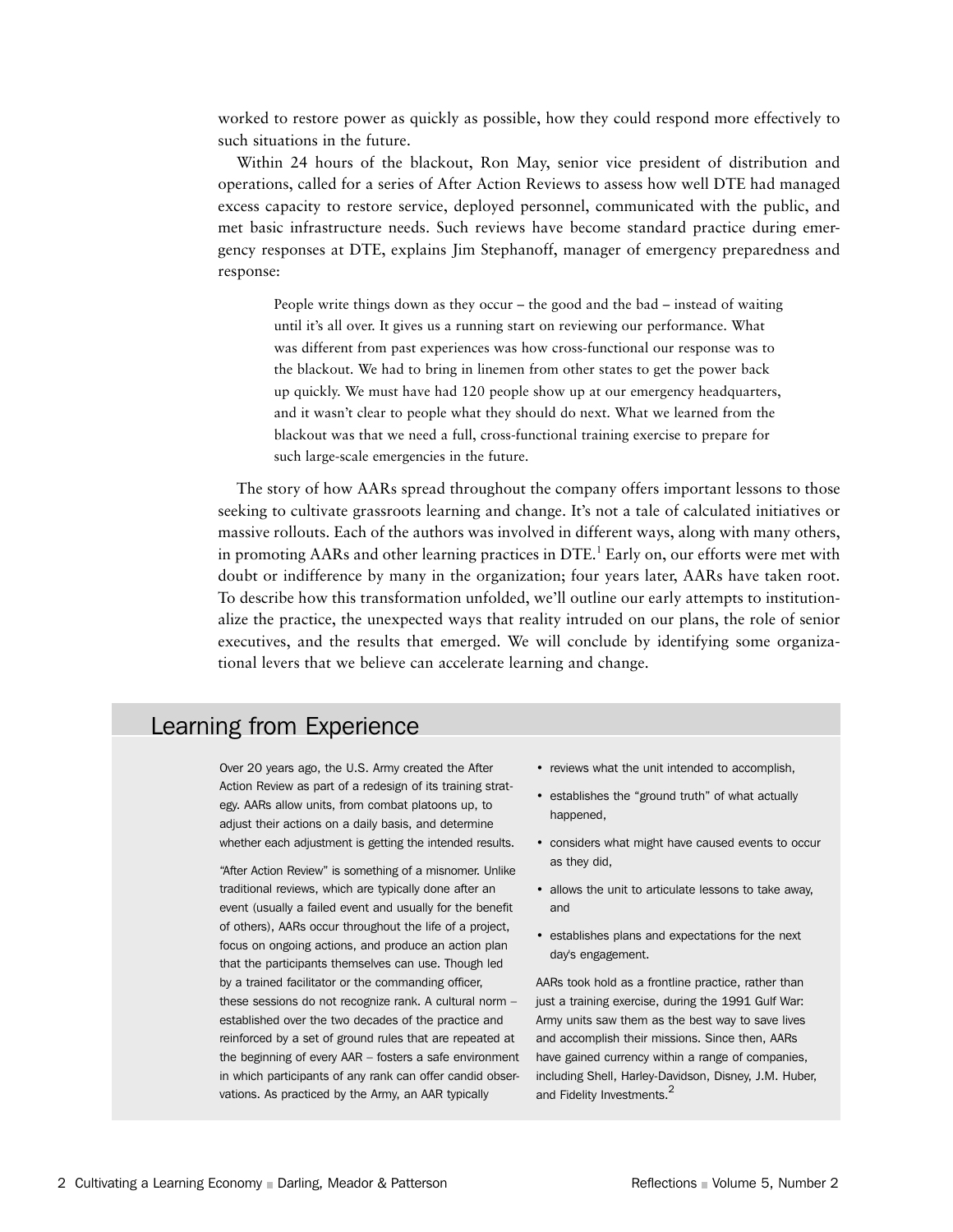

© EMILY SPER

## Taking First Steps

DTE's long-time involvement in the SoL community helped its executive team appreciate the difference between deep understanding and quick fixes. In June 1999, after a visit to the Center for Army Lessons Learned (the repository for best Army practices), we began introducing AARs as a vehicle for the kind of deep understanding the company was looking for. We were careful about how we presented the practice, emphasizing its use as a safe way to discuss difficult issues. We produced an AAR guidebook, conducted quarterly training, and talked up the tool with managers. DTE's process-improvement group – a small group of internal consultants and trained facilitators – conducted about 25 AARs in 2000.

The process was, and still is, low tech: typically 10 to 15 people, including a facilitator, working together over a flip chart. They list points for team improvement and an action plan for tracking these improvements. Most DTE teams could complete an AAR in about 90 minutes, on average. $3$ 

However, as with many large-scale change efforts, our "push" was not turning into a "pull." If we suggested it, frontline teams would half-heartedly agree to run an AAR. But these were seen mostly as one-time events, usually held only after a problem – a stormrelated power outage or construction project delay – occurred, and usually done to placate a boss. Only a few natural champions across the company seemed to understand the potential value of this tool. We saw little evidence of the changed behaviors and consistent practices that would produce lasting performance improvement.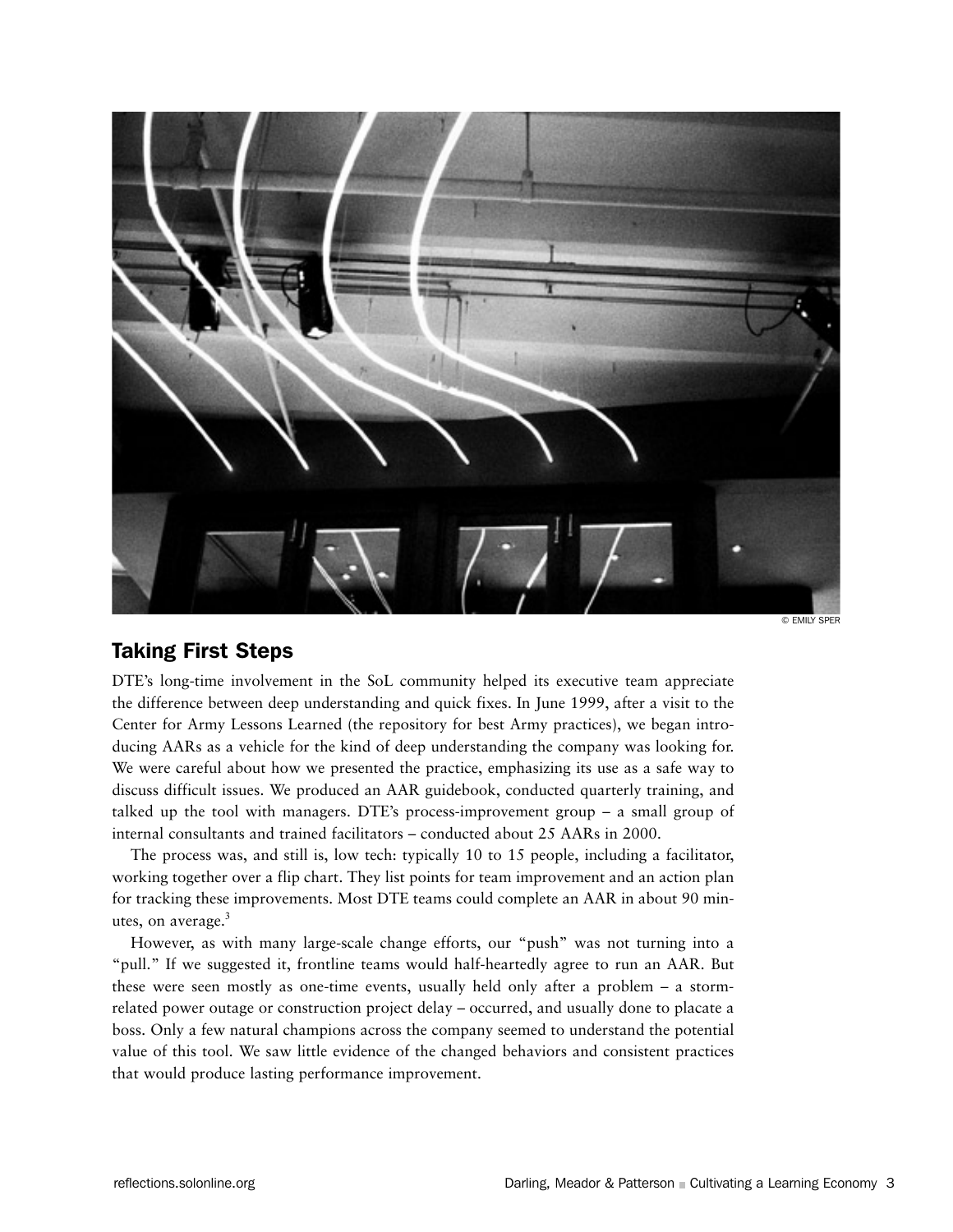

## Reality Intrudes

In February 2001, the whole company shifted its attention to completing a merger with Michigan Consolidated Gas. The process-improvement group put its AAR efforts on hold while piecing together the organizations. In early 2002, with the transition settling in, an expanded processimprovement team turned its energies to developing a coherent operating system – a set of principles and tools to be applied, business unit by business unit, to create a "lean" culture in DTE. AARs became part of the Operating System tool set, but were widely ignored.

While the merger diverted attention from this tool, ironically, it also contributed to its ultimate success. This was DTE's first major merger, and the senior team was eager to learn from it. As the integration of the two companies neared completion, DTE's executives asked their subordinates to draw lessons from the process. Some who were familiar with the AAR process chose it as an efficient and non-threatening way to respond, and called on the process-improvement group to help them. People understood that they were being asked to conduct AARs to learn, rather than to be blamed. "Everyone wanted to improve," says

Stephanoff of his managers' and field crews' responses to the sessions. "People were quite professional about the process."

As the merger took hold, requests for AARs started to come in from many areas of the organization. The process-improvement group played the spotter role: facilitating the ses-

*When we first introduced AARs, we made the mistake of wanting to do them "the right way." When we backed off, teams began to experiment and learn on their own.*

sions, but also coaching work teams to transform one-time AARs into true, locally owned learning practices – to look to the next similar event and consciously complete the learning cycle by applying lessons learned. The group's leadership took a hard line on one point – that teams doing conventional post-mortems, which often became finger-pointing sessions, not call them AARs. It was important not to tarnish the intent of the practice.

Since early 2002, DTE work teams have conducted hundreds of AARs. As we'll show, AARs continue to influence work practices throughout the organization. But in hindsight, we see many things that we'd do differently next time. When we first introduced AARs, for instance,

we made the mistake of wanting to do them "the right way." That made our initial facilitation and communications about the process appear to be too procedural and demanding. When we backed off, teams began to experiment and learn on their own – however imperfectly.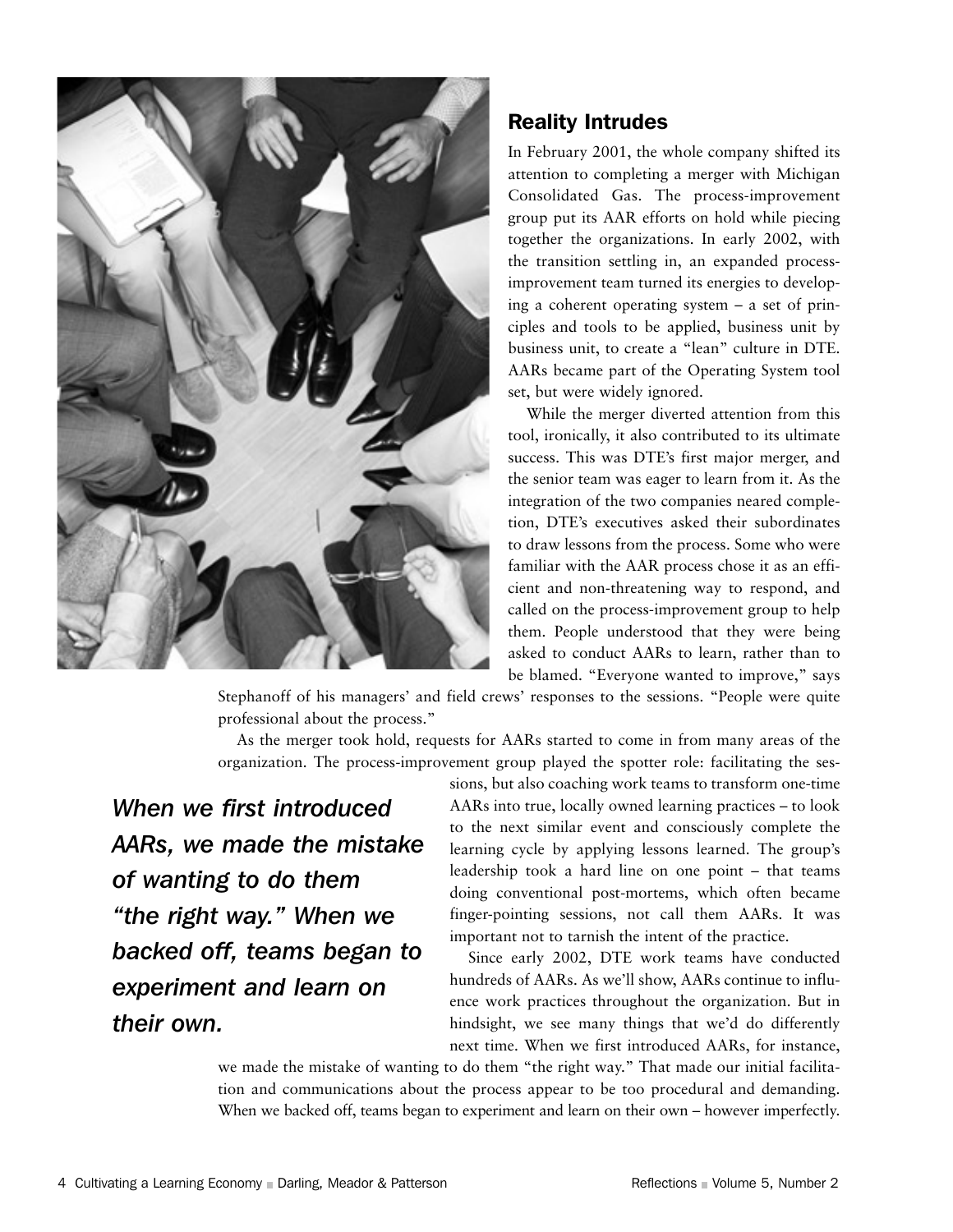

Lessons didn't always take hold the way the team leader had hoped. Sessions sometimes lacked structure. Teams didn't always follow through on their insights. But such stumbles gave us openings through which to coach teams on how to improve their practice.

## Executives Join In

Shortly after frontline teams began trying out AARs, DTE executives began exploring the practice on their own. In September 2002, Tony Earley called the Executive Committee's (EC's) first series of AARs (facilitated by Darling and her business partner, Charles Parry), focusing on the merger. Says one EC member, "The session was a breakthrough because Tony acknowledged something he'd been criticized for during the merger. A lot of us had thought, 'This will never be discussed in my life.' His willingness to address it head-on legitimized the tool." Lessons taken from that first AAR helped the EC to improve the structure of its deal team and its handling of investment bankers, do more effective due diligence, and better negotiate subsequent transactions. Those sessions raised executives' awareness of the practice at the same time that the grassroots effort was gaining traction. The two camps came together in using AARs, though not by plan.

Another turning point came in November 2002, when Earley called and led his first AAR without outside facilitation. It was prompted by a fire in a substation adjacent to DTE headquarters, which forced a chaotic evacuation of the complex. Earley's informal AAR led to new emergency procedures that later enabled a flawless evacuation during the August 2003 blackout. That AAR was important because it was Earley taking the lead, and because people saw tangible results.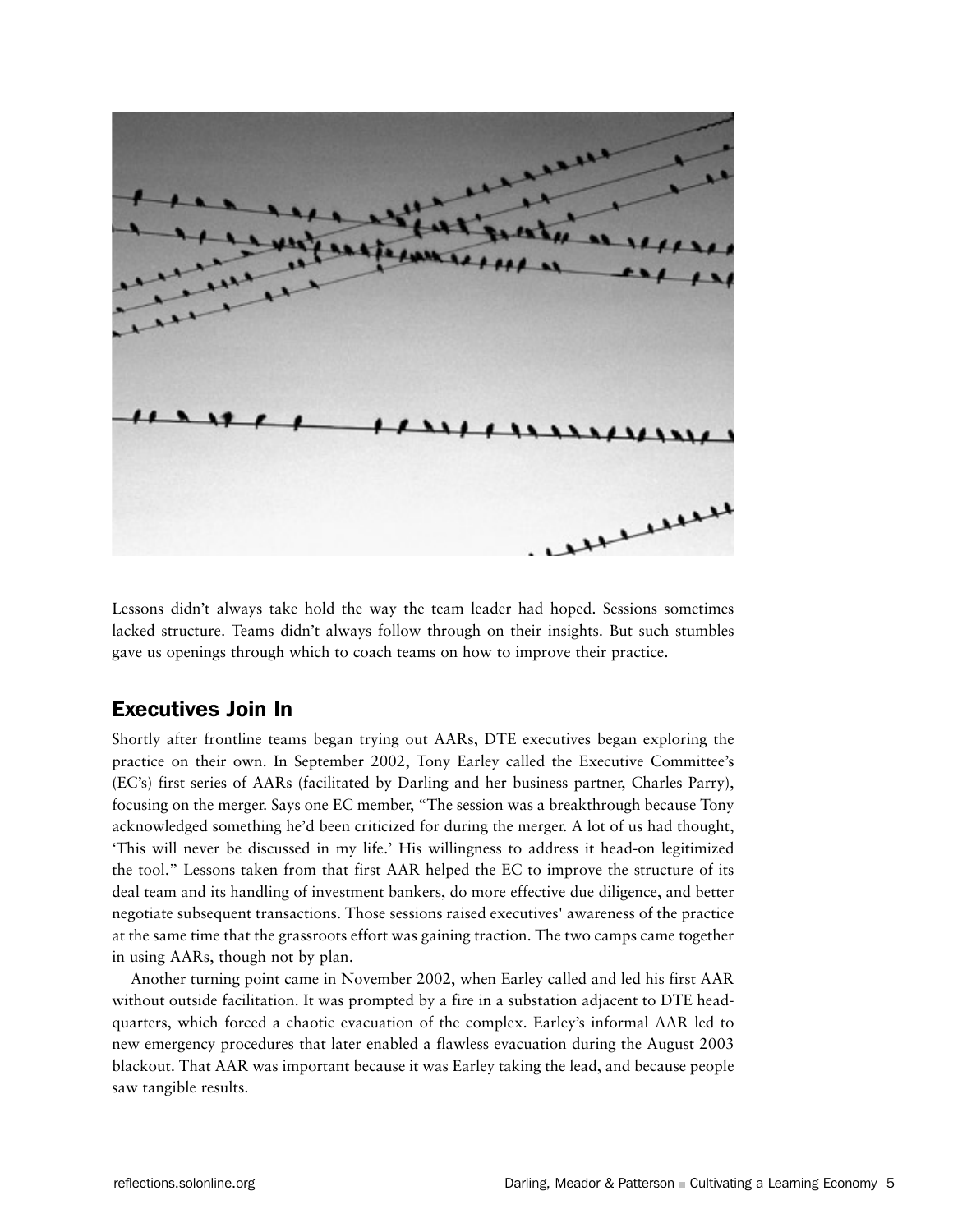These practices never were mandated, nor built into our formal project management processes. Yet they have taken hold at DTE. How did success happen? Was it merely happenstance, or are there levers that can contribute to the right conditions? We believe that the introduction of the new learning tools, coinciding with events that affected employees' dayto-day work, created what economists call "a double coincidence of wants." Executives wanted the organization to develop a deeper understanding of, and response to, the forces shaping business change. They did not say how. Teams *chose* AARs as the best response. In the process of responding to that demand, and with gentle nudging and patient facilitation, teams discovered that AARs served local goals as well.

This convergence helped create a "learning economy" around activities that matter,

*These practices never were mandated, nor built into our formal project management processes. Yet they have taken hold at DTE.*

both globally and locally. The benefits of participation outweighed the costs; corporate interest and self-interest coincided. The process shifted AARs from something teams do when things go wrong to something that becomes part of the process of wanting to get better (see sidebar, "Sources of Pull in a Learning Economy").

### Putting Learning to Work

Today, AAR practices are ongoing across DTE – in major construction projects, customer service activities, planned and unplanned outages, technical training, benefits commu-

nications, public safety, and emergency response. In addition to conducting AARs in reviewing merger and acquisition activity (including a \$600-million divestiture of the company's high-voltage transmission business), the senior executive team regularly uses the tool to prepare for quarterly earnings releases and for board meetings. In each case, the sessions tackle a compelling challenge, grounded in a specific work practice, that facilitates continued learning and performance improvement.

One area in which AARs have had clear impact is the company's handling of planned outages. Like other energy companies, DTE must take plants off-line for a three-to-twelve-week period every three to four years to do maintenance and upgrades. In a given year, DTE will conduct up to six of these shutdowns – ample opportunity to learn from one to the next. The AAR focuses on the planning process, including engineering, outage planning, and plant maintenance and operations.

Doug Dale, the Operating System project lead, explains how AARs are integrated into the planning process, which involves 15 major milestones in the six months leading up to the outage:

After we hit milestones, we get together with process owners and have AARs. It has helped us define what milestones mean and create tools to help meet them. After the outage, we conduct a series of "capstone" AARs to make sure we have fixed the problems that really mattered, as efficiently as possible. I try to encourage outage teams to conduct these capstone AARs by functional discipline. If we use AARs on large-scale operations, they tend to break down. I encourage sub-teams, like supply chain, to bring data. How many parts did we order during the outage versus beforehand? This gives the teams "ground truth" data to see where we planned effectively and where we could improve.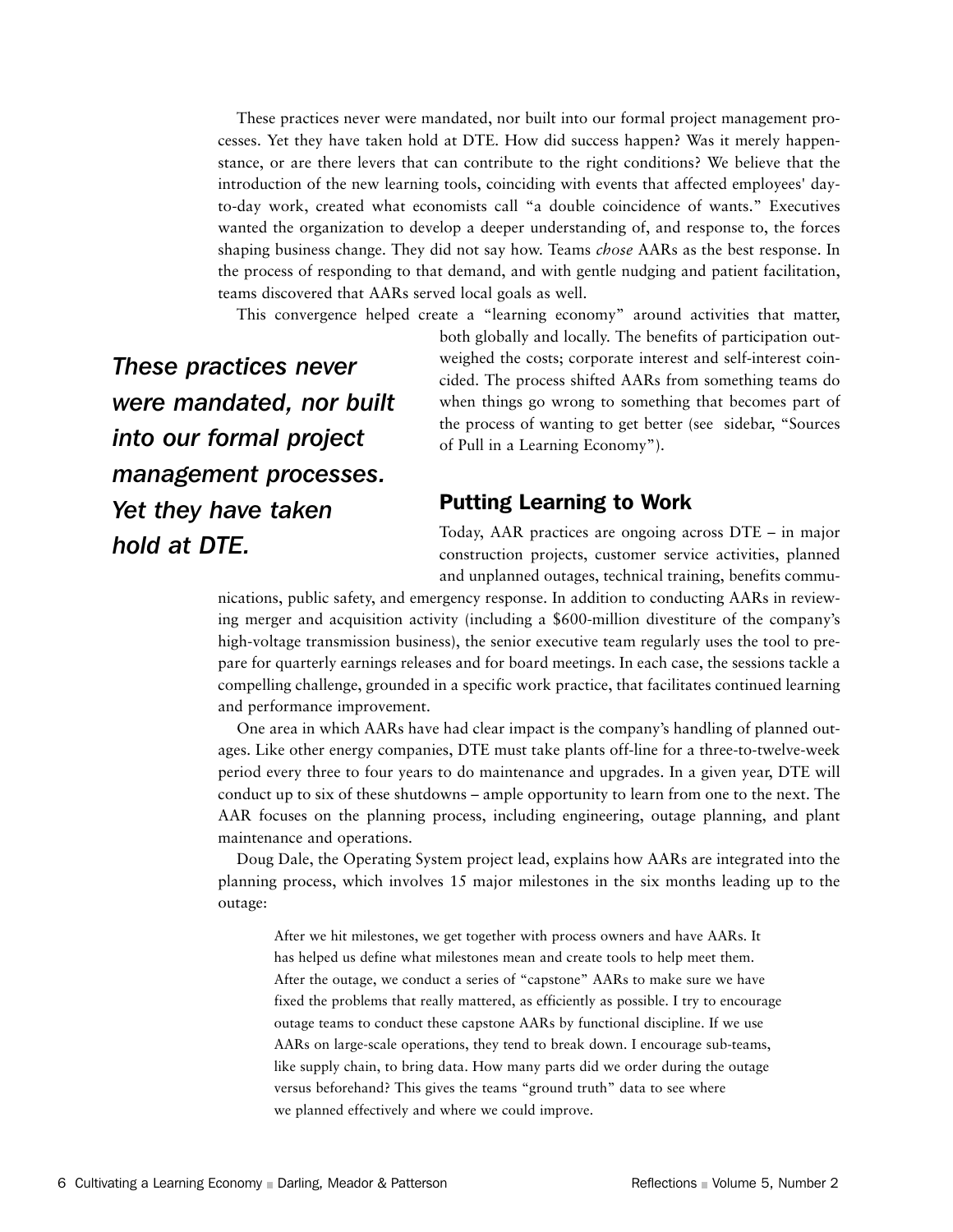## Sources of Pull in a Learning Economy

We believe managers in many organizations can find levers to build a "learning economy." However, rather than trying to script a top-down campaign, or wait for bottom-up efforts to pan out, managers, consultants, and other change agents can take steps to cultivate an environment for sustainable learning.



#### 1. Leadership by request and example

Help managers at all levels appreciate the importance of deep learning and ongoing discipline versus one-time events and quick fixes. Encourage them to ask for that level of understanding from subordinates. Help them develop a learning practice that reflects their own priorities and challenges. From our experience, if managers, and especially senior managers, don't have the predilection to sustain the investment in this practice, it may never take root in the organization. DTE's executive committee started with a key event – the merger – and expanded its practice to include other priorities in its work as a team. Notes Tony Earley, "When we actually adopted AARs as a tool at the executive level, it sent a powerful message to the organization."

#### 2. Events seen as learning opportunities

Develop the organization's ability, at senior, middle, and grassroots levels, to recognize day-to-day events, as well as major crises, as opportunities to learn. Help teams link past and current events, so that lessons from the past can be applied to improving current results. From benefits communications to quarterly earnings reporting, to storms, fires, and blackouts, events at DTE have started to take on a second level of importance as a ground for learning.

#### 3. Grassroots exposure to AARs

Introduce teams to the tool by demonstrating its ability to provide a safe environment. Help them use it in learning around their own priorities and challenges, but don't mandate its use, and don't insist on perfection. Based on our experience, you can expect that the tool will be misunderstood and misapplied at first. Let teams experiment, and be there to coach them to the next level of insight. For DTE, having the process-improvement group seek out receptive work teams across the organization was a first critical step. Being there to nudge them forward was the second.

#### 4. A cadre of trained facilitators

Develop a core group of process leaders who understand both how to facilitate AARs, and how to help guide teams toward "high yield" applications (tangible return for the investment). For example, DTE's process-improvement group was able to coach outage teams toward a coordinated effort to reduce costly downtime substantially.

#### 5. Local ownership for learning that matters

Most departments and teams know what practices they need to improve. A question commonly posed by Signet: "If you could improve performance in one area that would make a significant difference for the enterprise, what would that be?" The answer to this question points teams toward their most natural local learning practice. Thus, the work team becomes the first, best customer for its own learning. This is contrary to the "capture and disseminate" model at the core of most knowledge-management practices. When this practice becomes compelling enough to drive teams to embrace it – when the benefit outweighs the cost – there is little need for a push from above.

As good applications get discovered, nurture them. Track results and use these successes to educate other teams about how and where to use AARs effectively to improve their own performance. Focus on local learning and tangible results – that is what builds excitement and commitment.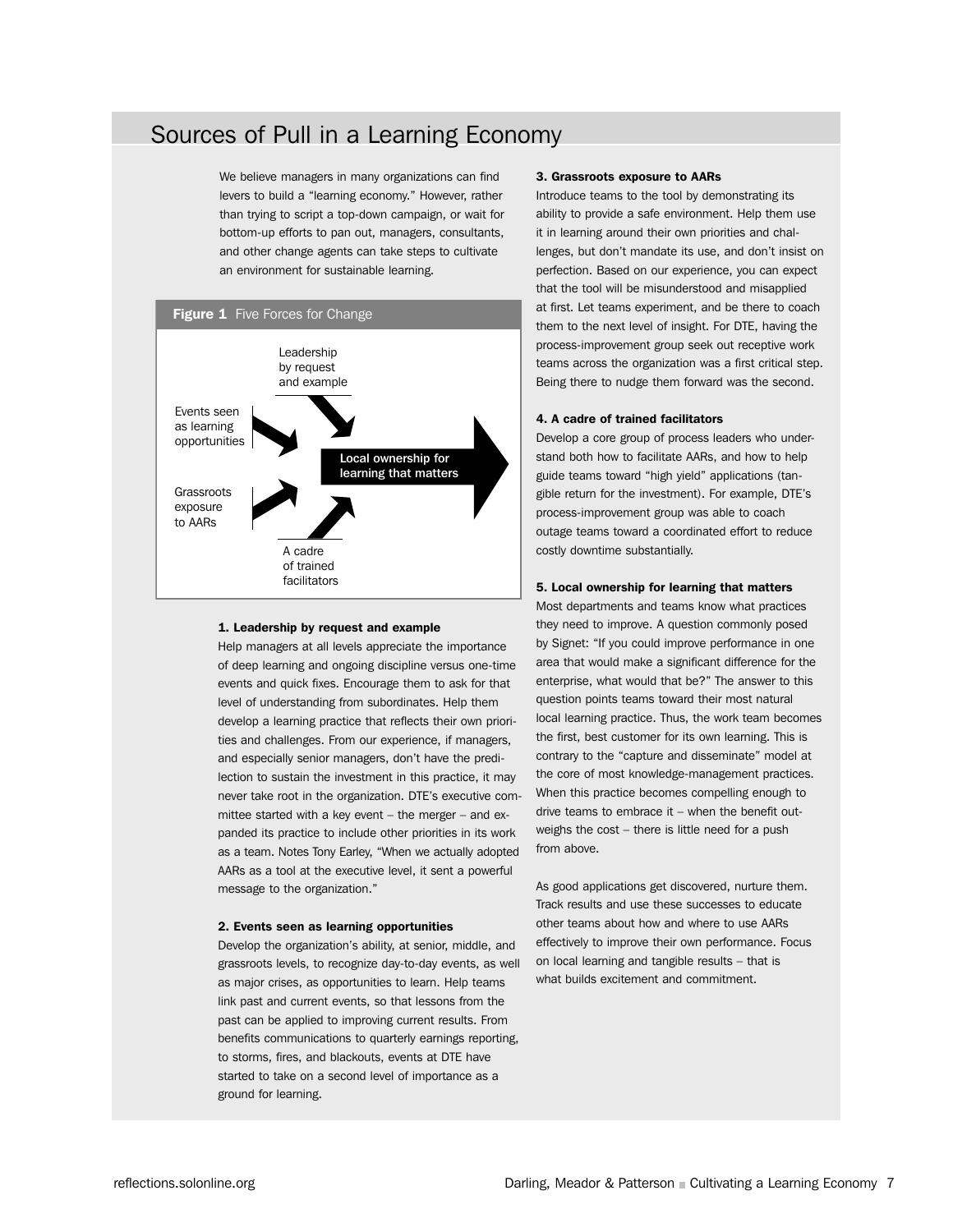The result is that DTE continuously upgrades its outage procedures. In the case of one recent outage, work teams were able to bring the unit back up a week ahead of time, at considerable savings. The company is on track to take four to six weeks out of the planned outage schedule, as part of a targeted \$50 million in total operational improvements for 2003.

Each review focuses on specific questions, which might change over time. Storm-response AARs currently focus on public safety: How can DTE best protect the public when wires go down? How should crews be assigned? What is the best way to maintain a cadre of on-call

*AARs have contributed not only to hundreds of operational improvements, but also to one of the company's core values: engaging all employees in organized reflection.*

employees? With each instance, response teams have an opportunity to refine their methods. Though the company has not been tested by a major storm since beginning these reviews, they have led to more than 80 changes in the way public safety teams are managed and deployed.

As for the August blackout, DTE expects to harvest lessons in many areas: how best to use peaker units (power plants that can be brought on line rapidly for extra capacity); how it designs equipment to isolate parts of the system when local failures occur; new methods to match capacity and demand; how to allocate resources to coordinate emergency responses; improved procedures to schedule equipment start-ups; back-up communication plans; and even how to

make sure that field crews get fed when an entire service area is down. However, AARs are not a cure-all: In some cases they have pointed teams to areas that require more extensive rootcause analysis for better understanding of failures.

## Leadership, Learning, and Accountability

AARs have contributed not only to hundreds of operational improvements, but also to one of DTE's core values: engaging all employees in organized reflection. As during the blackout, we see people approaching events with the intention of learning from them and improving their own performance. Employees take notes on significant events, and the number and quality of conversations about work practices has increased. Managers, including members of the executive committee, report taking more time to discuss the sometimes-uncomfortable realities of team performance.

AARs are also helping redefine what it means to be a leader at DTE. Earley describes it this way:

People are encouraged to be accountable for their actions and take ownership of them and not be defensive. That's a big step forward because, traditionally, accountability meant that somebody in a senior position is holding someone else's feet to the fire. But some of the most effective accountability comes when people hold themselves accountable. The AAR lets people do that in an environment where they don't feel threatened.

To chief executives who want to instill this kind of learning culture, I'd say, first, you've got to be willing to participate, and you've got to be willing to make yourself vulnerable by being open about where you could improve your own actions. And that is what sends the message that this is really about learning. It's not about assigning blame.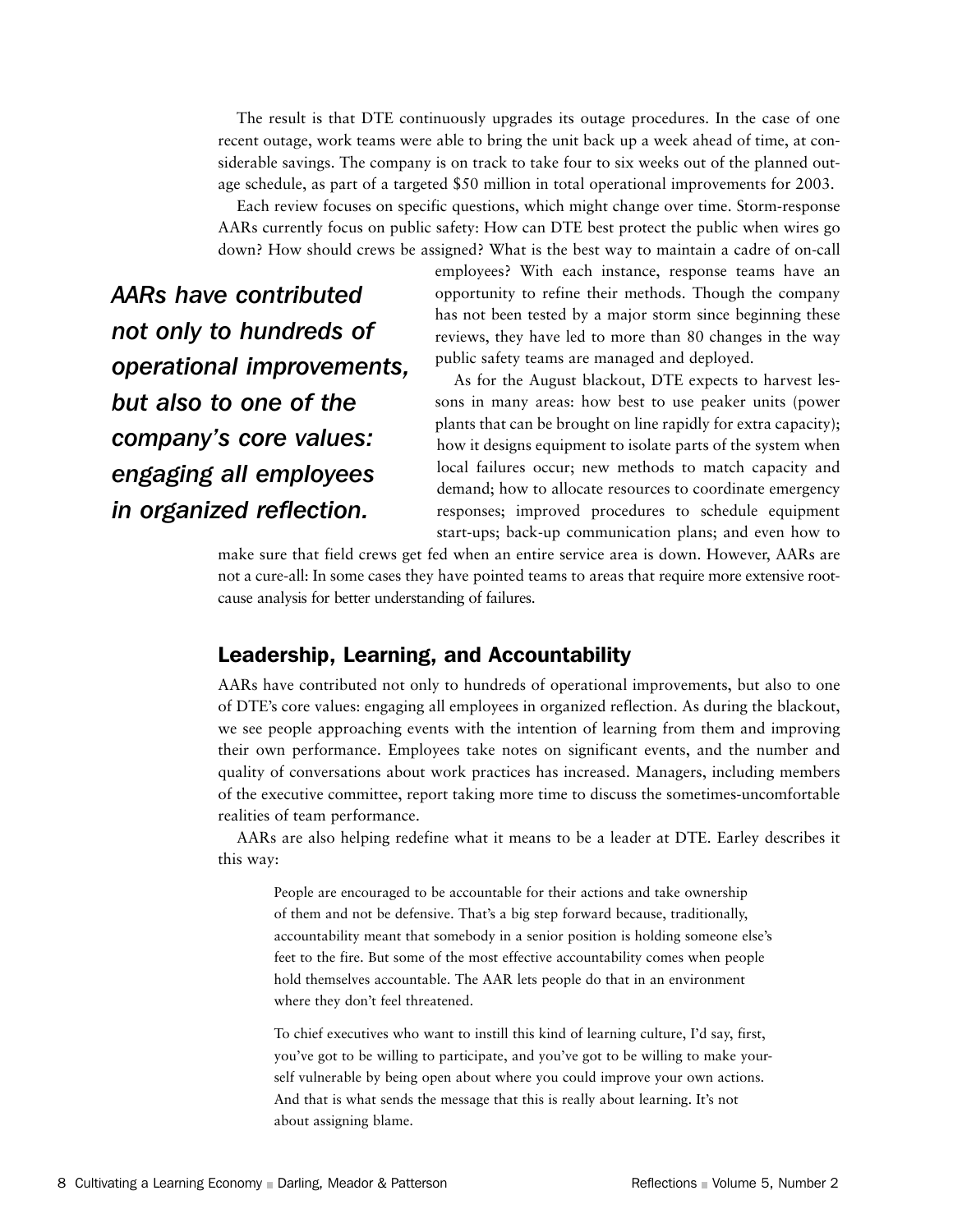#### Endnotes

- 1. We also introduced *kaizen*, the continuous-improvement process aimed primarily at technical and operational processes, at about the same time as AARs. The dynamics of this introduction – in terms of our attempts to sell the technique and the organizational response to it – closely followed those of the AAR experience.
- 2. For more on the origin and practice of AARs, see "After Action Reviews: Linking Reflection and Planning in a Learning Practice," *Reflections*, Vol. 3, No. 2. See also G. Sullivan and M. Harper. *Hope is not a Method: What Business Leaders Can Learn from America's Army* (Broadway Books, 1997).
- 3. There is no standard duration for an AAR; times vary widely depending on the issues at hand, the readiness of the team, and the support of the larger organization.

#### **ABOUT THE AUTHORS**

Marilyn Darling is president of Signet Consulting Group. She has made numerous visits to U.S. Army training and knowledge management centers, and since 1999 has coached DTE Energy senior managers, staff, and work teams in emergent learning practices, including AARs. *mdarling@signetconsulting.com* David Meador is senior vice president and chief financial officer of DTE Energy. He has championed the use of AARs as a learning tool in the company, leading sessions with his own team and teaching AAR techniques in company workshops.

*meadord@dteenergy.com*

**Shawn Patterson** is director, operating system strategy group, at DTE Energy. Since 1998 he has led the companywide process-improvement teams responsible for teaching, facilitating, and extending the practice of AARs and other learning tools in the company. *pattersonsp@dteenergy.com*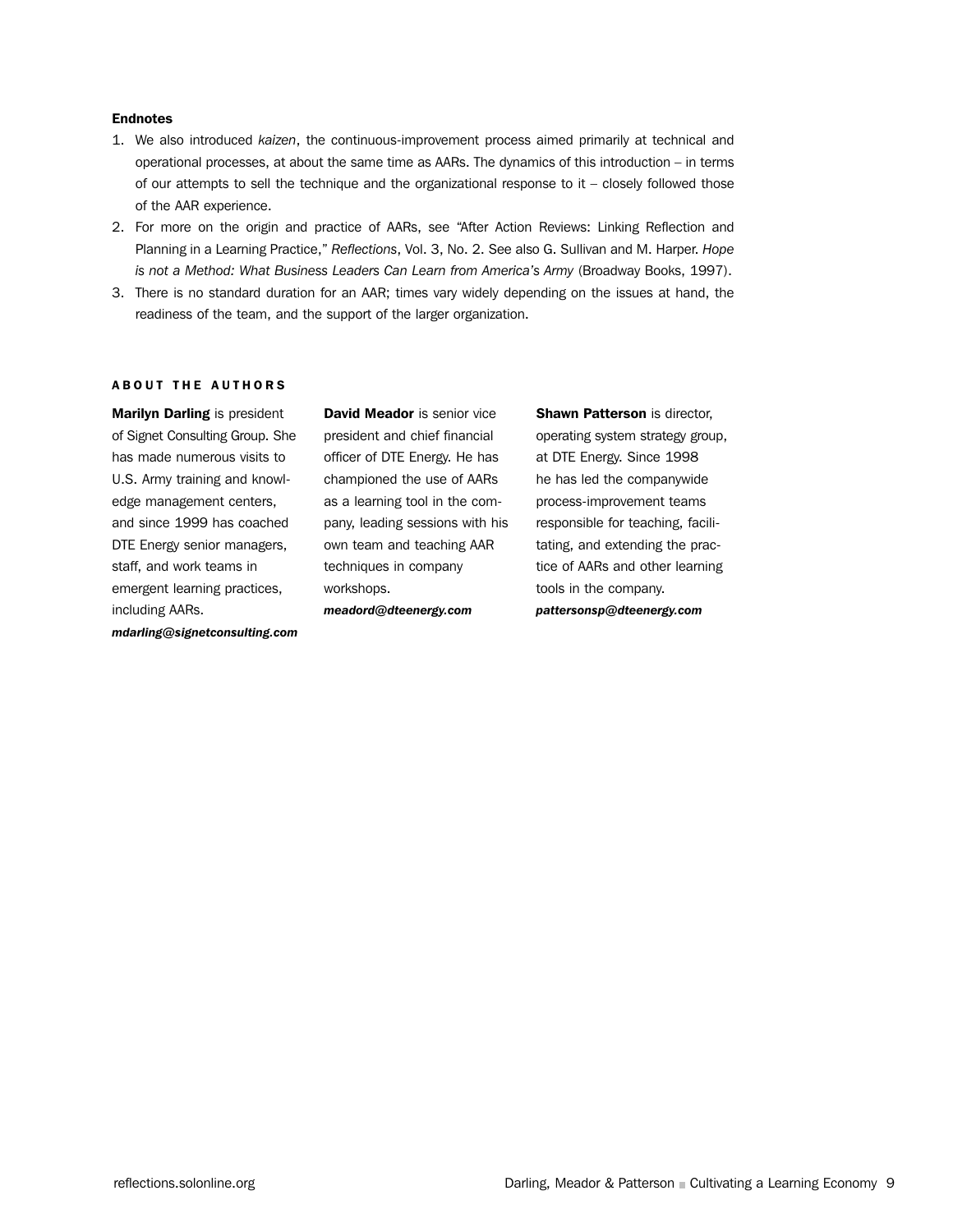## **Commentary** *By Richard T. Pascale*



Richard T. Pascale

I read "Cultivating a Learning Economy" with great interest. Having worked both with the Army during its development of the After Action Review at the National Training Center, and, subsequently, with Army alumni who have introduced the AAR practice to other organizations, I have seen the profound impact it can have. The Army went to extraordinary lengths to systematize learning in a way that clearly reveals the gaps between what is *supposed* to happen and what actually occurs. Identifying and closing such gaps is key to learning. Furthermore, as practiced by the Army, AARs effectively level hierarchy and allow learning by all participants.

Of course, few organizations have thought as much about the cascading effects of error as has the U.S. Army. Frontline troops are pivotal in exploiting opportunities and heading off larger disasters when things begin to go wrong. In warfare, the price of these failures is measured not just in economic, but also in human currency. Finding those to blame for a particular incident – even imposing a top-down procedure to prevent it from recurring – has been acknowledged by the Army as "too little, too late." The Army's goal is to head off catastrophes *before* they happen. For other organizations, as well, the prevention of calamities such as the northeast U.S./eastern Canada blackout or the loss of the *Columbia* or *Challenger* space shuttles is tremendous incentive to adopt a similar crusade.

The aftermath of such crises is too familiar: media frenzy in pursuit of cause and blame, followed by methodical investigation that dutifully delivers a culprit. Invariably a few indivi-

duals will have spotted the early indicators of things-gone-wrong, but (1) weren't trained, (2) didn't tell, or (3) weren't listened to. Faulty decision making can amplify – to numbing proportions – the impacts of the problems to which these early warnings pointed.

Unfortunately, the quests for "who's at fault" are often conducted under the shadow of impending lawsuits and irreversible damage to reputations. They conclude predictably: heads roll, organizations are humbled, and management inevitably imposes new "fail-safe" procedures. And that's where they get it wrong. What is needed isn't a "fail-safe" system, but a learning system that makes it "safe to fail."

To assess DTE Energy's success with AARs, it's necessary to understand the keys to creating a "safe-to-fail" environment, as encapsulated in an Army After Action Review. These concepts, equally applicable to industry, are:

First (reiterating a theme underscored in Total Quality Management): Identify the *tasks* that drive success, the *conditions* under which they must be performed, and *standards* of excellence (*e.g.*: hit an enemy tank within a range of 4,000 yards, moving at 20 mph over uneven terrain at night, with an 80-percent success rate). Without this clarity, the After Action Review has no foundation on which to build.

**Second:** Immerse the team that must work together (regardless of function or hierarchy) in an action-learning experience that is both prolonged and intense. Take on a very tough project or a very tough competitor. Under the right conditions, stress and exhaustion have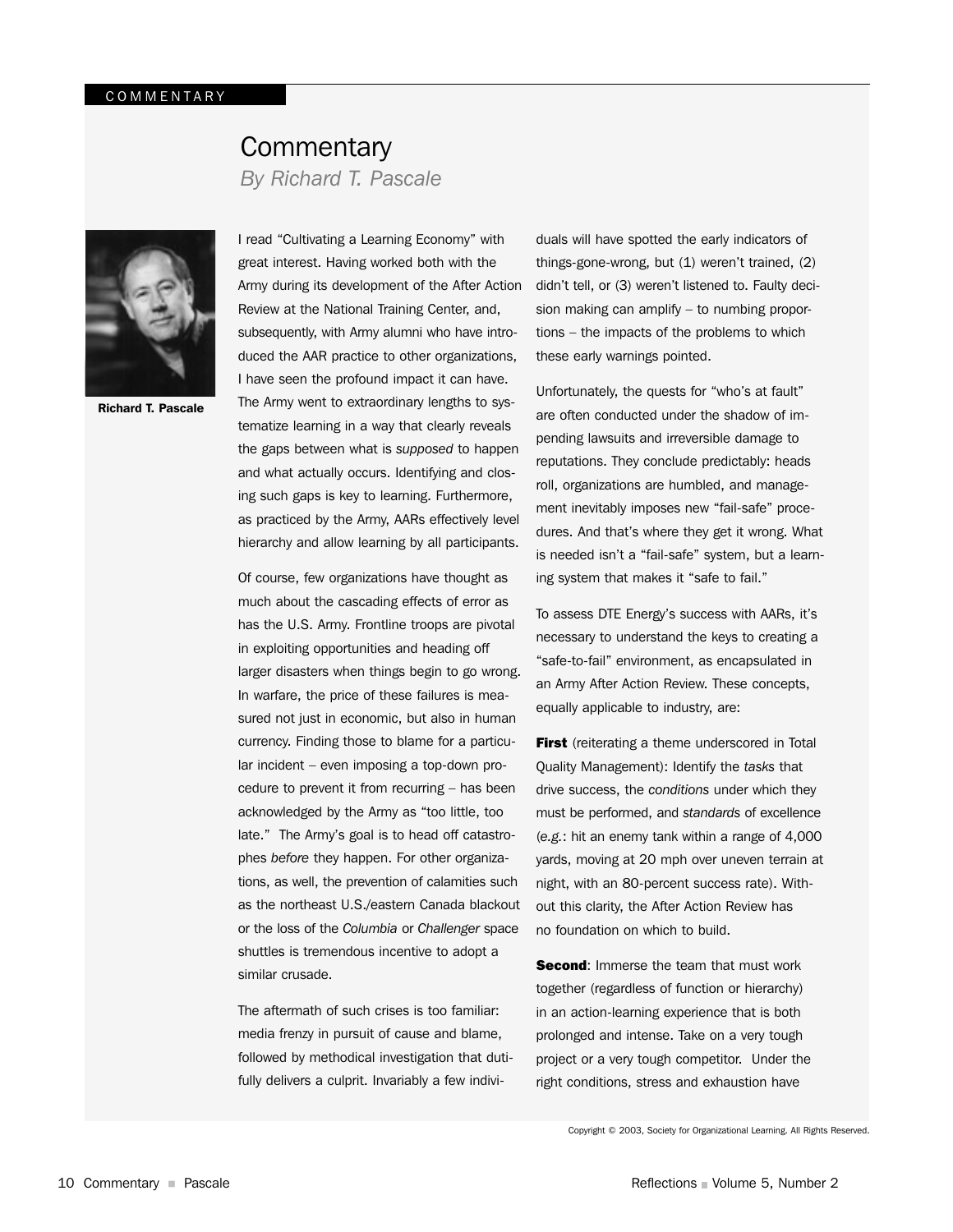the effect of unfreezing old patterns of behavior and creating openings for new understandings and behavior to take root.

**Third:** Collect hard data on what has transpired in order to eliminate subjectivity and debate. Let the data point the finger, not the trainers.

Fourth: Utilize highly skilled facilitators (observercontrollers) who have in-depth knowledge of what they are observing. Never criticize. Use Socratic questioning to evoke self-discovery.

Fifth: Do not evaluate performance. The experience is not about success or failure, but about what each person can learn. Make it safe to learn.

**Sixth:** Cultivate mindful disciplines over the course of the experience and bake them into the workplace back home. The Army's success stems from: (1) every soldier having a *shared and intricate understanding of what drives "business" results*, (2) *cultivating relentless discomfort* with the status quo through mechanisms such as the AAR, and (3) establishing a standard of *uncompromising straight talk* that evokes cross-hierarchical feedback and introspection.

DTE Energy provides an ideal setting for After Action Reviews. It is a large, dispersed organization undertaking critical activities that carry risk to both the individual employee and the larger community. Its business operations are characterized by well-defined, repetitive procedures punctuated by natural disasters and unforeseen events. In reading about DTE's experience to date, I am struck by two remarkable achievements. First, unlike other corporations that have attempted AARs only episodically, DTE has made a serious effort to make them an ongoing part of its busi-

ness practice. Second, its senior executives appear to be truly walking the talk – by taking personal risks in using After Action Reviews in their own work. I know of no other company that has taken the practice so far.

However, it is difficult to know whether the company has fully assimilated the six practices essential to a successful AAR. Unless all of these are in place, the After Action Review can become an enhanced postmortem – helpful, but insufficient to ensure deep learning and sustainable change. My first questions to any company seeking the full benefits of an After Action Review are:

- Have you codified the tasks, conditions, and standards clearly enough to establish a baseline understanding of proficiency by the people doing the job?
- Do you record "ground truth" in a given circumstance with sufficient clarity and objectivity to document what actually has happened? (Welltrained facilitators are essential to this, but their role at DTE is unclear.)

Only by documenting and comparing intentions and results can people identify gaps and begin a genuine learning process. Such an undertaking requires enormous discipline and commitment, but as DTE's experience has at least begun to demonstrate, it is a commitment well worth making.

Richard T. Pascale *is an associate fellow, Templeton College, Oxford University, and was a member of the faculty of Stanford Business School for 20 years. For more on After Action Reviews, see his most recent book,* Surfing the Edge of Chaos. *rtpascale@aol.com*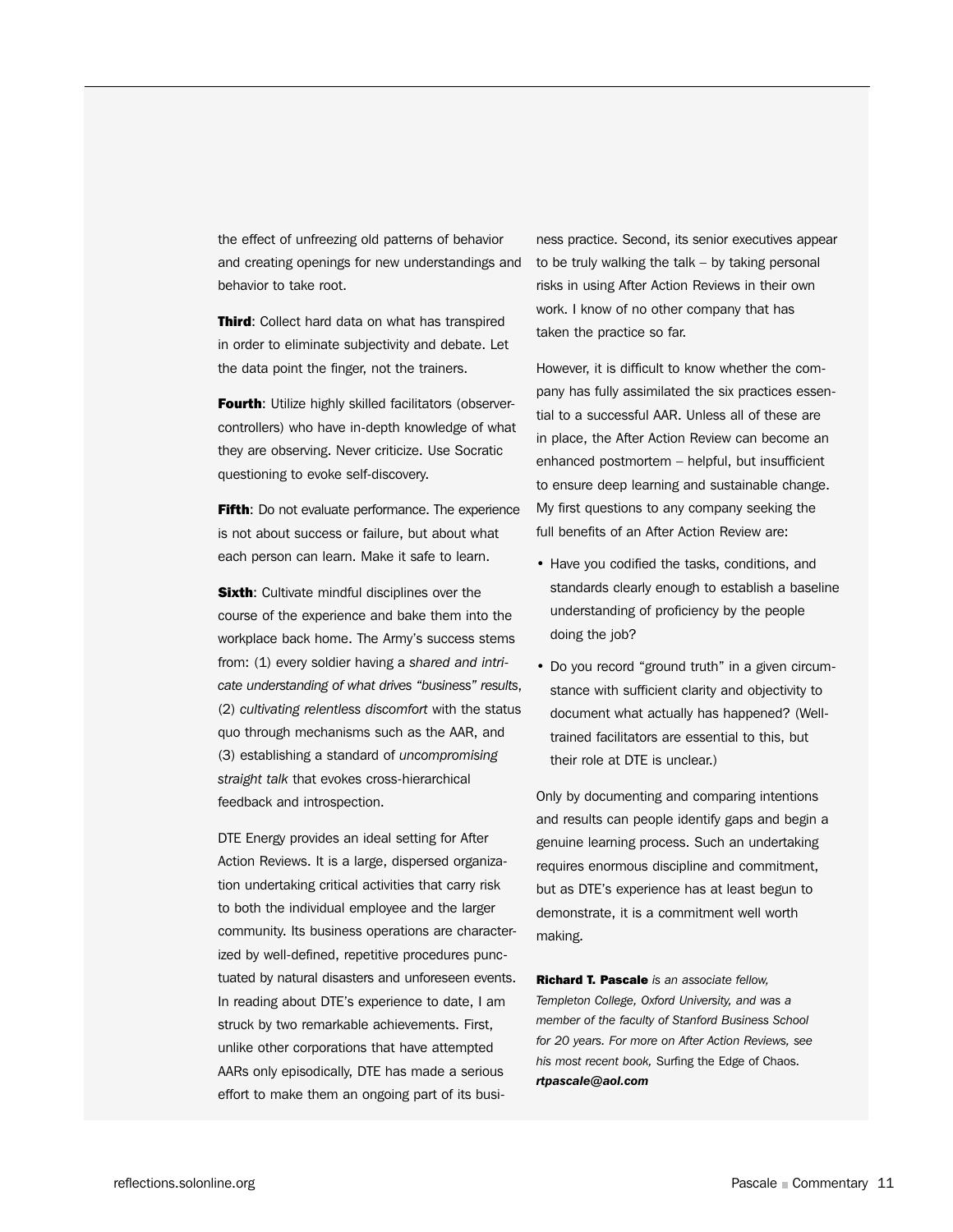## Response to Pascale Commentary

*By Shawn Patterson*



Shawn Patterson

As one of the authors of "Cultivating a Learning Economy," I sincerely appreciate Richard Pascale's thorough review of the ideas that we expressed. He clearly lays out the next steps that we at DTE Energy need to take to continue to build toward our ideal state in our After Action Review practice. In particular, we must improve our ability to record "ground truth" systematically and continue to create the kind of "safe-to-fail" environment that ultimately embraces current reality, both good and bad. Skillful, direct observation of the work to be reviewed, in order to establish the ground truth, has been and continues to be a challenging learning edge for our company.

Mr. Pascale also discusses the need to "utilize highly skilled facilitators (observer-controllers) who have in-depth knowledge of what they are observing." The DTE experience causes us to question this notion somewhat. In some of our most successful AARs (success being defined as quality of solutions and commitment to action), the facilitator has been either the leader of the process, with little facilitation experience, or a facilitator from outside of the process, who was decidedly not a subject-matter expert. We've attributed the success of these workshops to the fact that there is strong local ownership for learning and improvement. Conversely, in workshops with a stronger-form facilitator, teams have tended to cede control to the facilitator, creating a more passive team dynamic.

We have been encouraged by the fact that leaders who do step up and facilitate, despite their lack of expertise in AARs or facilitation skills, quickly improve their skills. After conducting three or four events, we see them doing more of what Mr. Pascale describes as keys for a successful AAR practice, including digging deeper each time to establish the ground truth. In a way, because we have placed more emphasis on identifying the natural learning practices, we have set the stage to help them use iteration to learn the facilitation skills necessary to run successful AARs – which only serves to strengthen our culture's relationship to learning and improvement.

In the end, perhaps the debate centers not around whether a highly skilled facilitator is essential, but rather, on the approach and timing to get there. Our experience has been that it is not a necessary prerequisite as a starting point. Our experience suggests that it is great to start with an ideal state in mind, but to be patient, understanding that we are on a journey to achieve the ideal state, if there even is one.